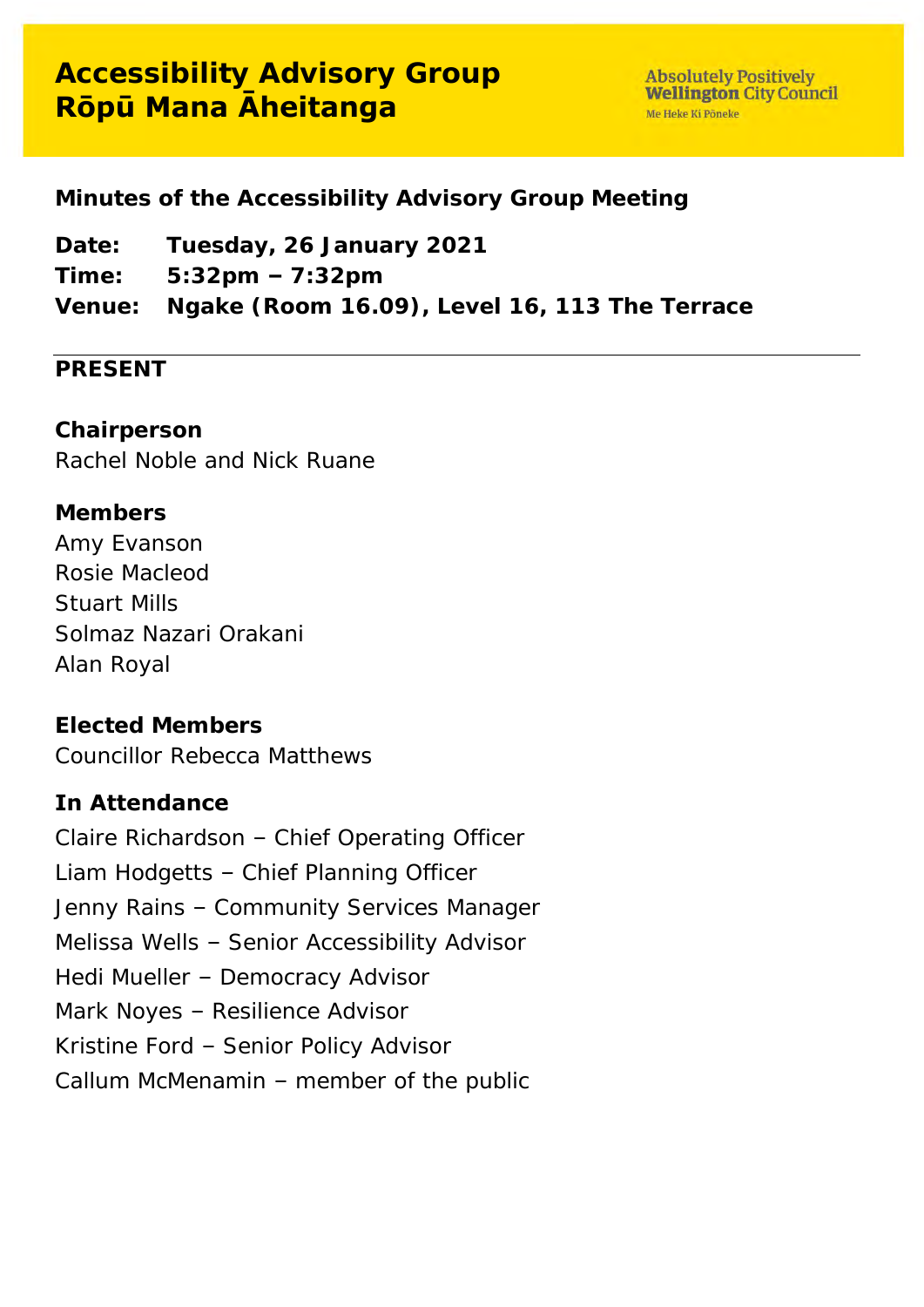**1. MEETING PROCEDURES 5:32pm**

- **1.1 Welcome and Apologies** Cr Matthews said the karakia on behalf of the group. No apologies were received.
- **1.2 Introductions**

Group members and staff introduced themselves: staff gave context as to how their work relates with the AAG, and AAG members discussed what they would like to see from the Council.

- **1.3 Conflicts of Interest** Rachel declared an interest through her role at the District Health Board.
- **1.4 Confirmation of Minutes – Minutes of 24 November 2020**  That the minutes of 24 November 2020 be adopted as a true and accurate record.

Moved by Stuart Mills, seconded Alan Royal. **Carried**

#### **2. PRESENTATIONS**

**2.1 Emergency Welfare Messaging for Priority Communities 5:52pm**

Mark Noyes presented on the communications channels that WCC uses, the key messages in the event of a pandemic outbreak, what the contact methods are, different formats of messaging for accessible information, and the networks and agency partners that WCC works with during emergency events like the lockdown period in 2020.

Members discussed:

• How community centres are being used during emergencies, with the example of the Miramar Community Centre providing foodbank services during the first 2020 lockdown.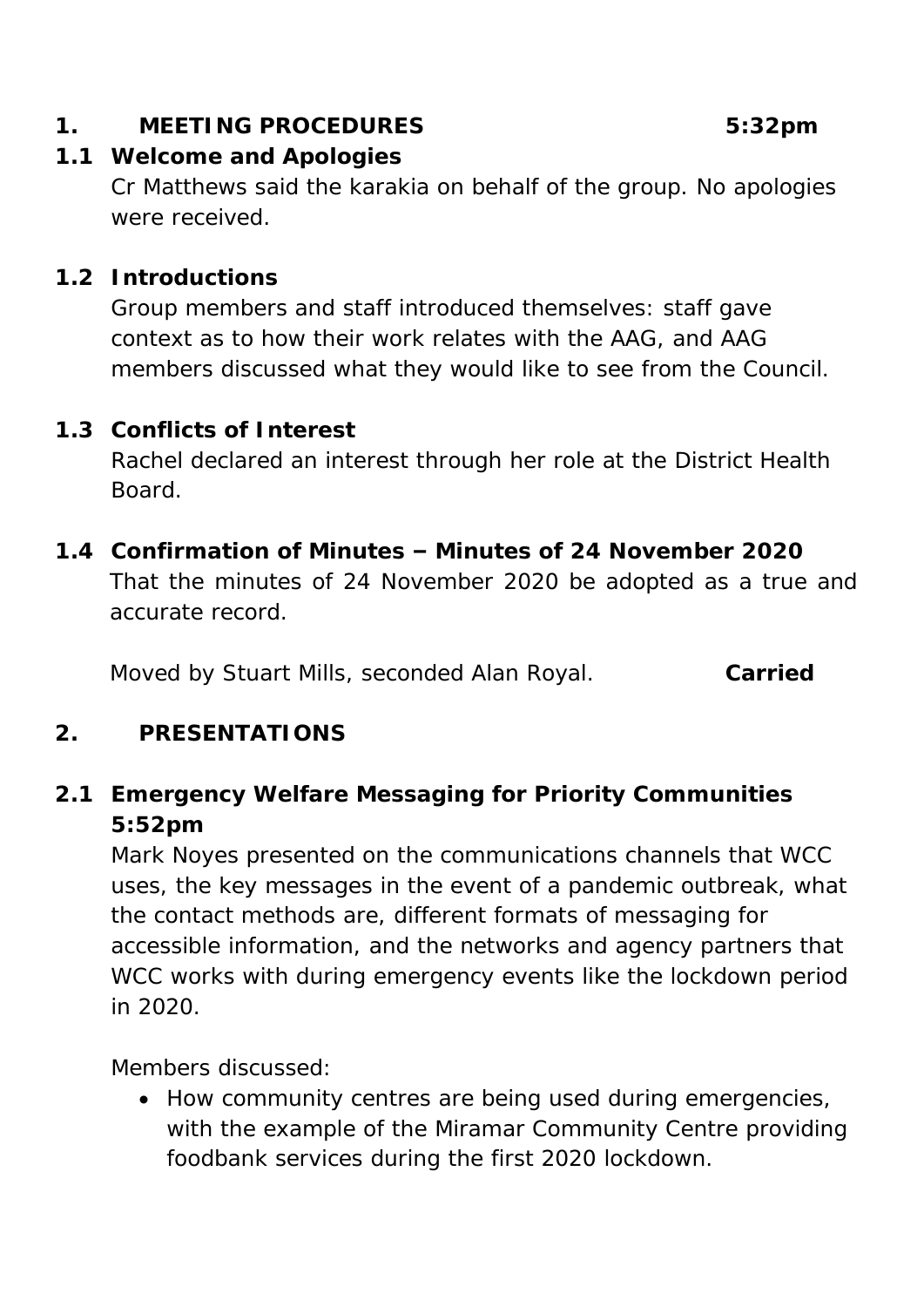- WREMO activating Community Hubs, which mainly operate out of schools, and the interaction between WREMO and WCC.
- The information 'black holes' that impact vulnerable communities to a greater degree, and the big picture being confusing when information comes from multiple sources.
- A Ministry of Health document about communicating with disabled people that group members recommend as a good resource.

At this point, Amy declared a conflict of interest with her work at the Ministry of Health.

- That WCC communications would mainly be passing on information from the Ministry of Health but would also be communicating about Wellington specific services such as emergency food provision.
- That alternative format documentation would be available for some of the key messages.
- The role of community centres, community hubs and the communication plan in an emergency. There is a specialist role at WREMO that connects in with WCC community centres.
- The United Nations Convention on the Rights of Persons with Disabilities, Article 11: Situations of risk and humanitarian emergencies. Ensuring access to services before, during and after emergencies.
- Whether research has been conducted by WCC itself or if relying on research done by Civil Defence.
- If communication channels are mostly digital, access would be limited for disabled people and seniors, who have higher rates of digital exclusion.
- An approach developed by the Australian Government, where advocates are paired with individual disabled people to assist during emergencies.
- More understanding needed of what communication means for communities, eg general communications for the public and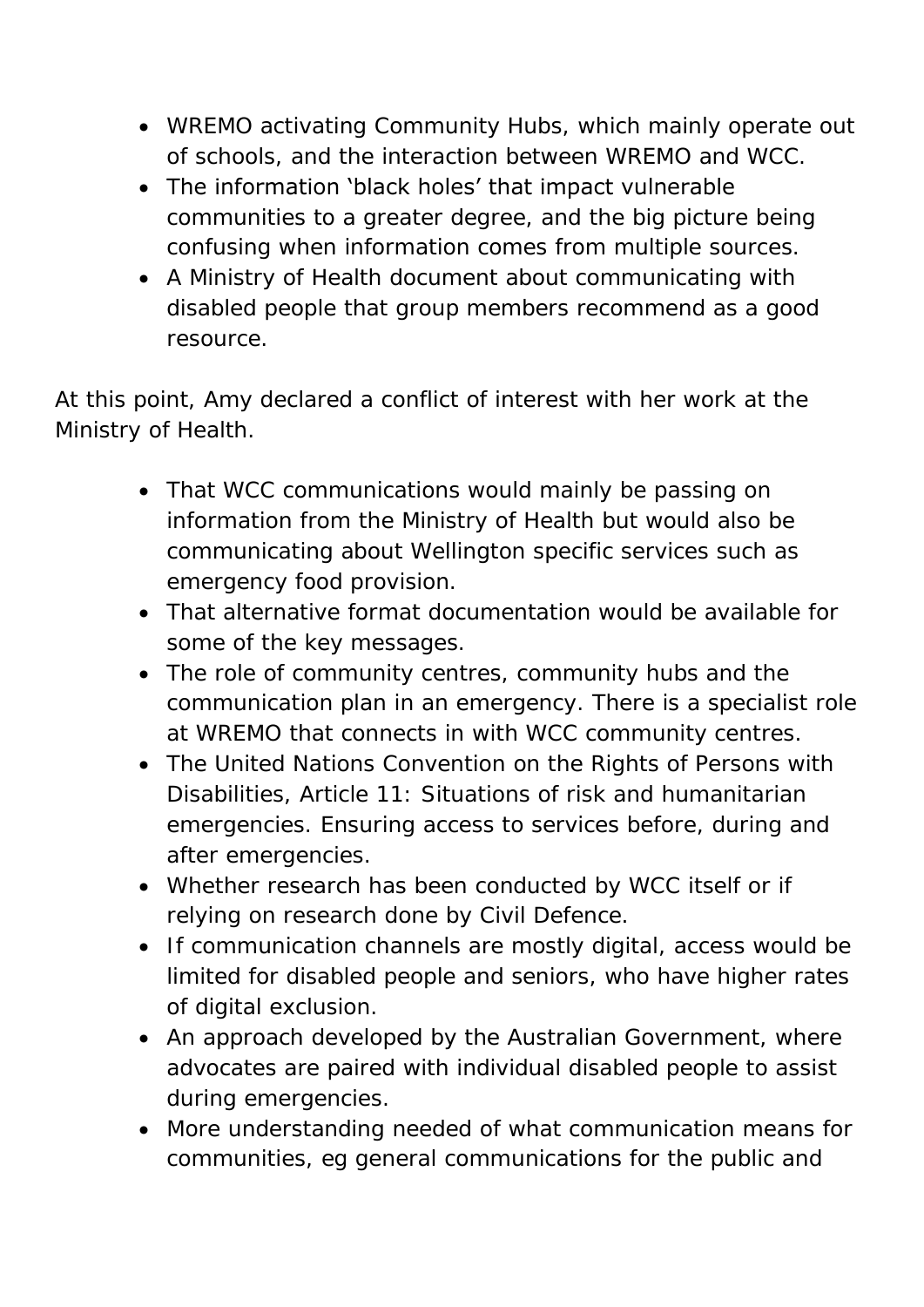ensuring that all people get them, or specific communications solely for the disabled community.

- What the communications plan looks like for other (nonpandemic) events – what if there is no internet, no electricity, or no means of transportation?
- That the communications plan is an internal document, intended to guide staff, and the exact messages would be developed at the time of the emergency.
- Welfare impacts medications are mentioned in the communications plan but social activity and events are important for welfare as well.
- A closer look needs to be taken at communications in general (outside of an emergency), there are good examples internationally.
- Information going out in as many accessible formats as possible.

# **2.2 Wellington at Night Action Plan 6:33pm**

Kristine Ford presented on the Action Plan for the strategic direction of the city after 5pm. There are three pillars of the action plan linked to economic prosperity, safety and accessibility, and engaging activities for all people. These three pillars align with the three priority strategies (Economic Development, Arts and Culture, and Children and Young People) as well as the economic, cultural and social Community Outcomes of the Long Term Plan.

There will be a survey going out during Orientation Week for semester one 2021, as well as a Korero Mai webpage set up for feedback. The survey would ask participants to consider the last two places they went to.

Kristine discussed the key issues the policy team has already canvassed, and invited members to discuss any other key issues not covered: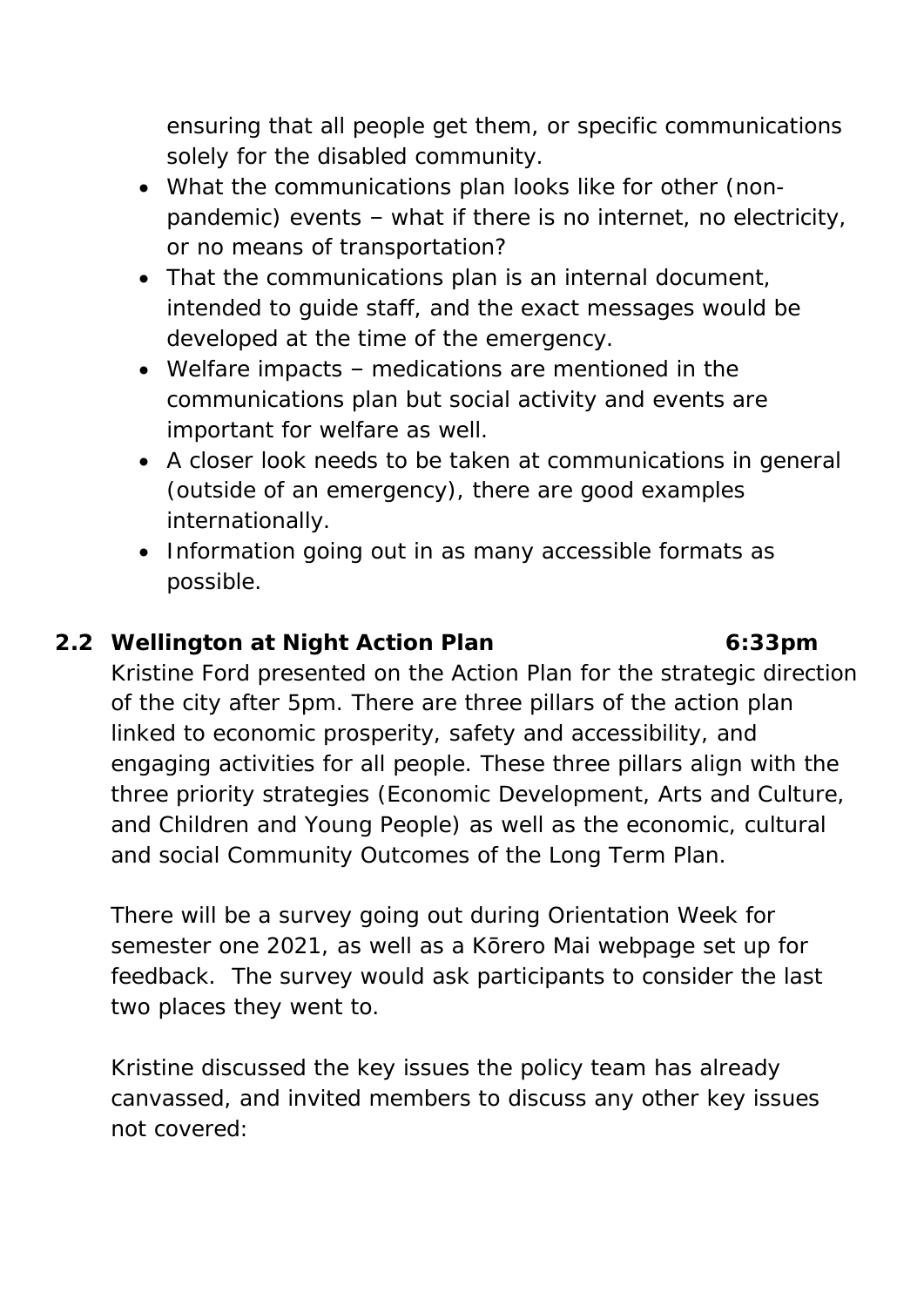- Lack of accessible taxis, and that taxi companies only run to a specific time. Melbourne has a good accessible taxi service where a higher proportion of taxis are accessible.
- Increase in the number of homeless people.
- Impact of alcohol graffiti, litter, and vomit that remains the next day.
- Places that disabled people do not feel safe going after dark.
- Lack of accessible venues meaning disabled youth miss out on some experiences.
- Including the word **'inclusive' in** the Thrive column.
- Specific accessibility and inclusion question to be included in the survey, and that Disability Services at Victoria University are a good network to be in touch with.
- Focus on university students might mean people missing out, as not all disabled youth study at universities. Kristine will also be linking in with dsport.
- Importance of disabled people having access through the front door of a building rather than a side entrance.
- What consideration will be given to traffic and street closures – the Action Plan will align with Let's Get Wellington Moving.
- That people's attitudes are the biggest contributor to a good experience at night in Wellington.
- That AAG feedback be shared at the next Night-time Economic Forum, to give a bit of 'real time' feedback while the engagement is underway.
- Cr Matthews met with NZTA to discuss accessible taxi barriers.
- **3. General Business**
- **3.1 Members' and Councillor Updates 6:50pm** Solmaz gave an update on a project she is currently working on, regarding the United Nations Convention on the Rights of Persons with Disabilities.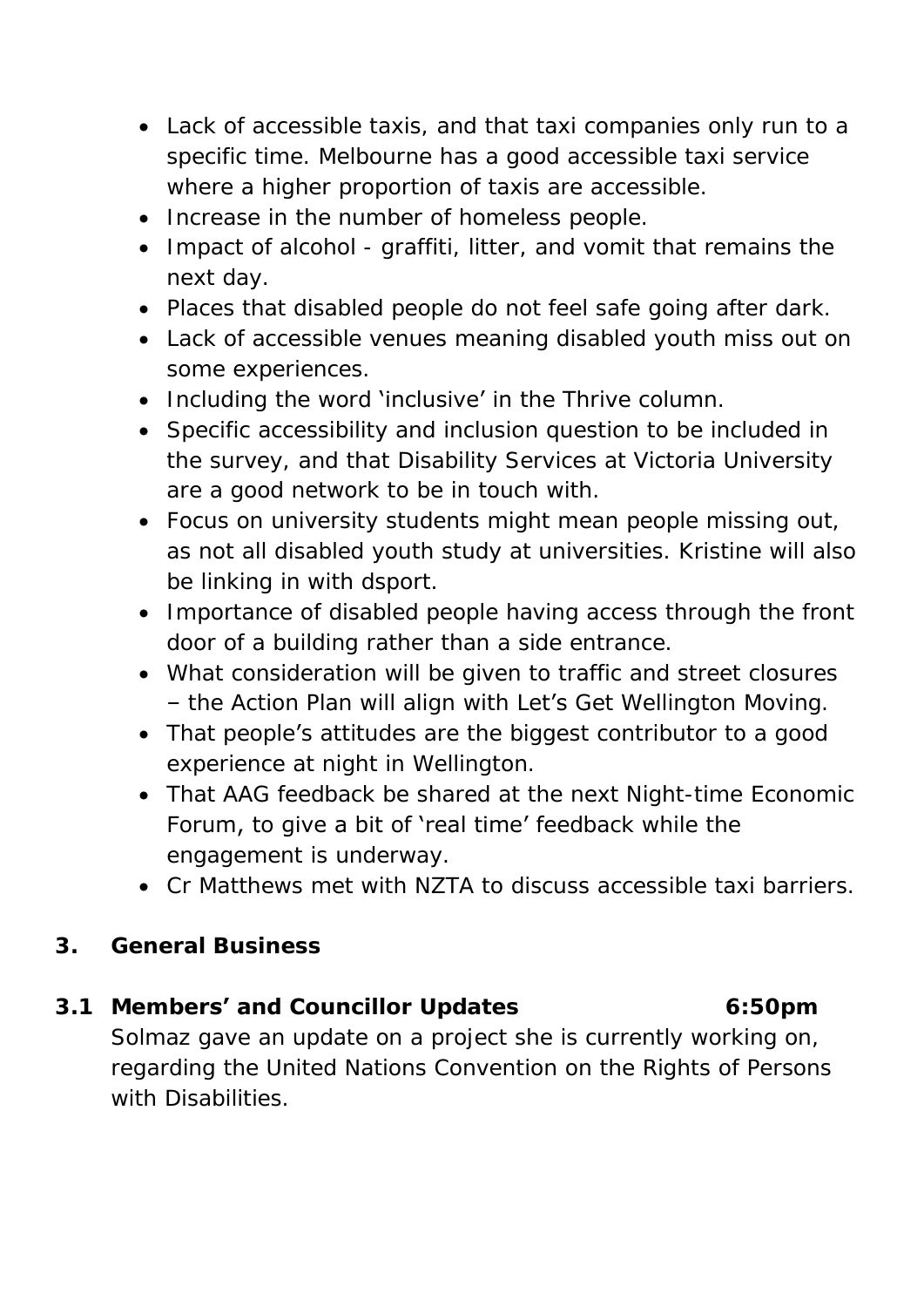Nick gave an update on a Workbridge project called [Grow Digital,](https://growdigital.co.nz/) which enhances self-employment opportunities for disabled people.

Councillor Matthews gave an update on the Advisory Group Review, which was agreed at Council at the end of last year; as well as the Te Kāinga CBD apartment conversions, of which two of the 52 units in the first lot are accessible.

Hedi gave an update on the accessible toilet facilities on Level 16, and that she and other staff had completed evacuation chair training last week. Hedi to provide an update on the full evacuation plan at next meeting. Hedi also discussed how the review recommendations will be implemented and will keep the group updated on its progress. The aim is to have new members recruited and inducted in time for the new financial year in July 2021.

The group agreed to keep emails open rather than BCCed.

### **3.2 Mayoral Forum Discussion**

Nick discussed a meeting he had with Hutt City Council Deputy Mayor Tui Lewis, and that there may be an opportunity to present to mayoral forum about the work that AAG does.

## **3.3 Draft Six-Month Workplan**

Hedi presented on a draft six-month work plan for AAG for the remainder of the financial year. Group members gave feedback and with the leave of the meeting the draft plan was agreed as follows:

- February: Central Library Design, Three Priority Strategies, Communications team.
- March: Events team and Human Resources team, Emergency Management, City Housing Team.
- April: Long-Term Plan, Let's Get Wellington Moving.
- May: Planning for Growth/Draft Spatial Plan.
- June: Long-Term Plan, Emergency Management.